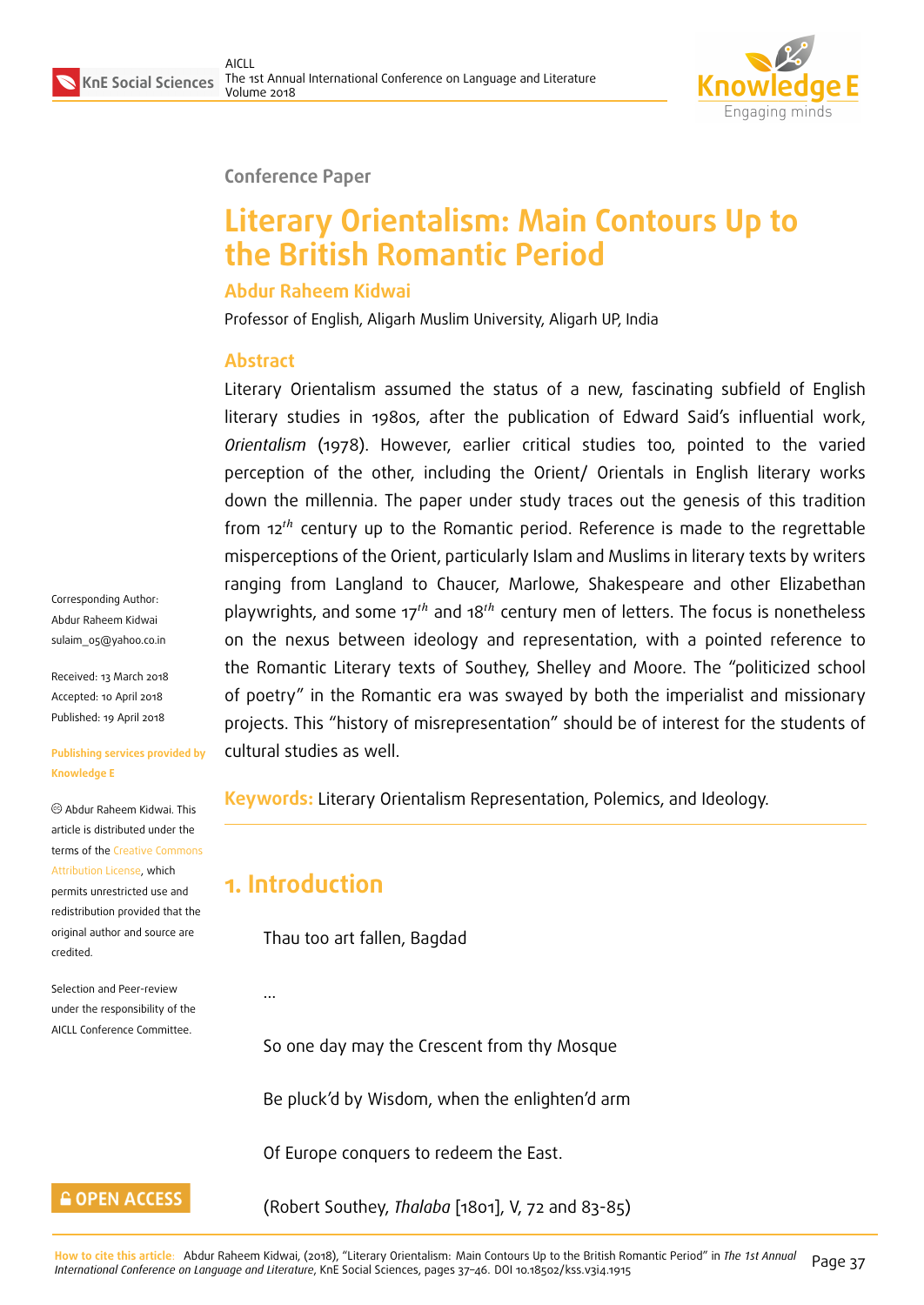Apart from reflecting a dominant facet of the Western literary Orientalism, the above lines, composed in 1801 by the then influential Romantic writer, Robert Southey (1774- 1843), appear to be prescient. The consistent US attacks on Muslim countries particularly since 1990s align with the image of "the enlightened West" trying to "redeem the East" by wiping out the "Crescent" and the "Mosque" not only in Baghdad but across the Muslim lands in the Orient.

On studying Literary Orientalism—the corpus of the Western writings on the Muslim lands in the Orient from Medieval to our times—one readily endorses Norman Daniel's following truthful observation:

By misapprehension and misrepresentation an idea of the beliefs and practices of one society can pass into the accepted myth of another society in a form so distorted that its relation to the original facts is barely discernible. Doctrines that are the expressions of the spiritual outlook of any enemy are interpreted ungenerously, and with prejudice, and even facts are modifiedand in good faith to suit interpretation. [1]

Writings representing Literary Orientalism abound in "interpreting ungenerously" all things Islamic, the Prophet Muhammad an[d](#page-7-0) the Quran in particular. Islam is misperceived as a Christian heresy, disfigured further by sexual debauchery and violence. The Prophet Muhammad is brazenly portrayed as an impostor. All Islamic articles of faith and practices appear to be shorn of any redeeming feature. In the words of today's leading critic, Matthew Dimmock, Professor of English, University of Sussex, UK, this corpus may be branded as "the history of misrepresentation" or "the misrepresentation of history." [2]

### **2. Literatur[e](#page-7-1) Review**

The works listed in "Recommended Reading" give a fair idea of the major writings on Literary Orientalism. Samuel Chew's *The Crescent and the Rose* (1937) and Norman Daniel's *Islam and the West* (1962) stand out as the early substantial studies. Since 1980s there have been a spate of critical writings, period-wise which delve into the image of the Orientals/Islam/the East in English literary texts.

Of late, several critical works such as those by Matthew Dimmock, *Mythologies of Prophet Muhammad in Early Modern English Culture* (2013) and *New Turks: Dramatizing Islam and Ottomans in Early Modern England* (2005), Frederick Quinn's *The Sum of All Heresies: Image of Islam in Western Thought* (2007), Sophia Rose Arjana's *Muslims in*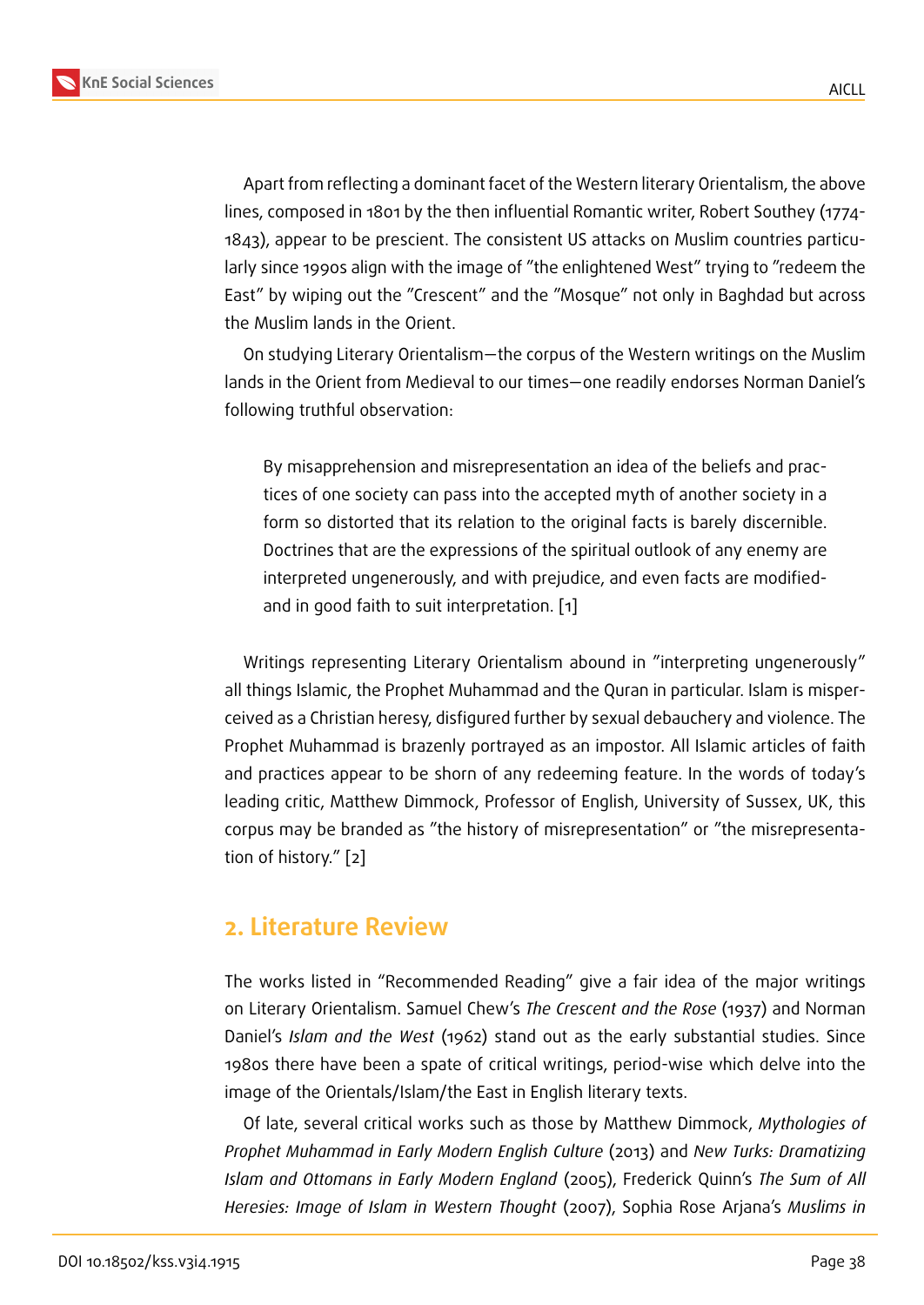*Western Imagination* (2015) and Nabil Matar's *Turks, Moors and Englishmen in the Age of Discovery* (1998) bring out the varied facets of this representation.

### **3. Research Method**

The paper is based on a critical study and close textual analysis of the relevant literary texts of various periods, which portray Islam and Muslims. Reference is made to the origin, and persistence of and modifications in the stereotypes and misperceptions. The discourse is studied in a broader theological, ideological and social-cultural context.

### **4. Discussion**

The genesis of Literary Orientalism may be traced back to the violent clashes between Christendom/Europe and Islam and Muslims since the Medieval period in military, religious and political domains. As Islam got entrenched in major areas of Asia and Africa and knocked at the doors of Europe in  $8<sup>th</sup>$  and  $9<sup>th</sup>$  centuries, the Church portrayed Muslims as a fierce, irrational heretics, given to violence and lust. The Crusades [1096- 1271] aggravated further the divide between Europe and Islam. The Muslim presence in Spain from 711 to 1492 had nonetheless some sobering influence on the Christian-Muslim relations: "As a cultural transplant on the European soil, and a natural bridge between East and West… [Muslim Spain] served as an agent for transmitting basically Eastern ideas." [3]

The Arabic rhymed verse influenced the love poetry of Guillaume (1071-1127) in the Provencal language. There are unmistakable similarities between the love lyrics of Muslim [S](#page-7-2)pain and the troubadour and trouvere love poetry of Provence, a point strongly endorsed by the Italian writer, Giammaria Barbierie in his *Dell' Origine della Poesia Rimita* [1571], the Basque author, Estaber Artiqa and the French scholar, Sismondi. [4] In their love poems both Dante and Chaucer seem indebted to the troubadour poetry, as is evident from Etinenne Sandras's doctoral study. [5] Chaucer's *The Book of Duchess, Franklin's Tale* and *Troilus and Criseyda* are reflective of the same influence.

The twelfth century French oral poetry, *Chanson de Geste* may be t[ak](#page-7-3)en as the earliest sample of Literary Orientalism. As to the image of Islam in these heroic Songs, Norman Daniel observes: "The songs relate to actual facts about Islam in the same way as a distorting mirror twists a real object into an unrecognizable travesty." [6] These Songs represent Islam as a despicable form of paganism and denounce the Islamic practices of the segregation of women, polygamy, divorce, harem and ascribe sexual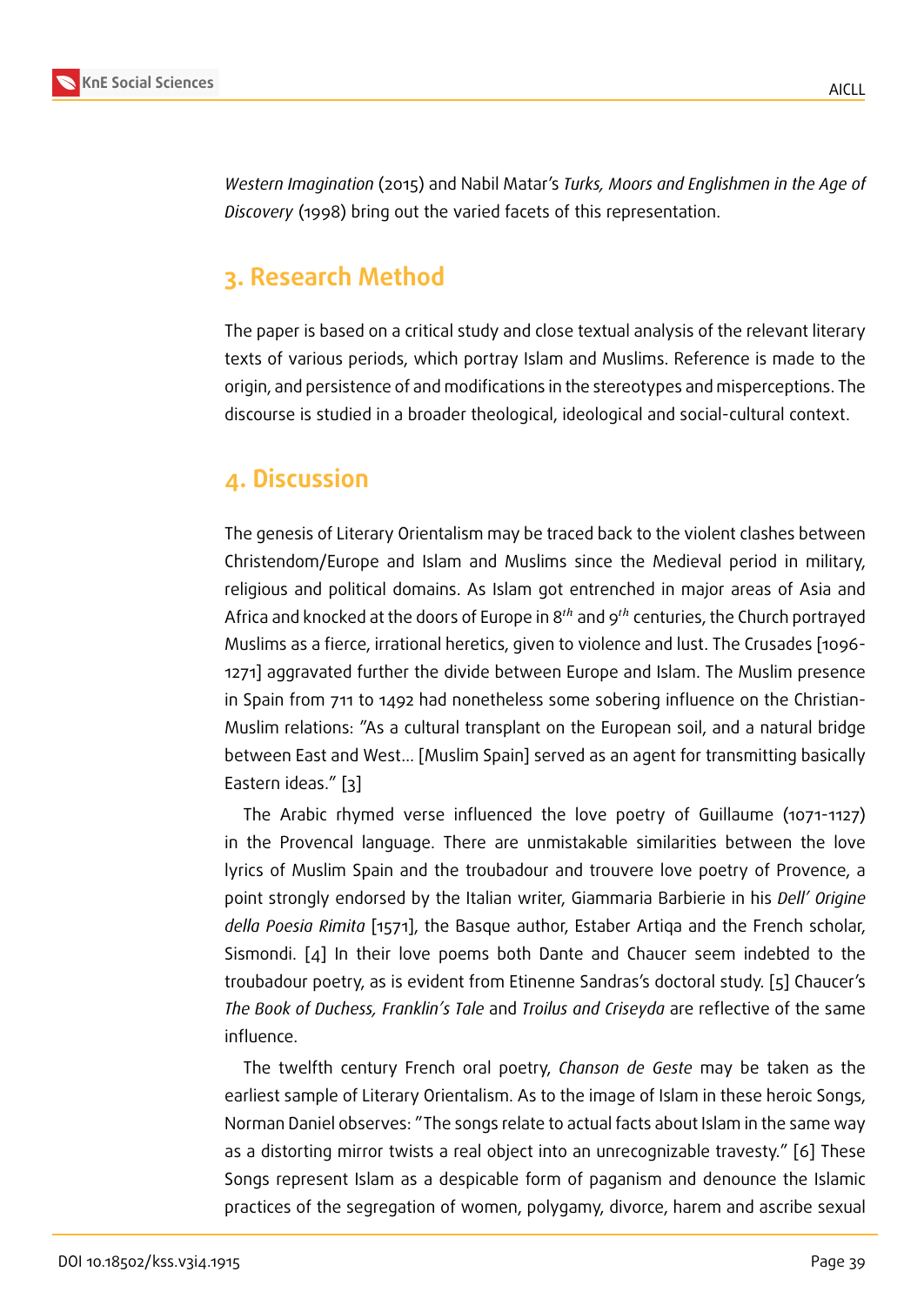promiscuity to Muslims. These Songs, in turn, influenced the Middle English Romances, as for example, *Beues of Hamtoun* and *The Sowdone of Babylone* which in the words of Dorothee Metlizki, "are essentially the vehicles of fanatical propaganda … They are primarily concerned with one basic theme: the war of Christianity against Islam." [7] Another 13th century Romance, *Floris and Blancheflue,* in the same stereotypical vein, depicts Muslims as irrational pagans and the Prophet Muhammad (peace be upon him) as an impostor. Little wonder then it is to note that William Langland (c. 133[0-](#page-7-4) 1386) portrays the Prophet as a Christian heretic in his *Piers the Plowman*. A note of missionary zeal permeates Chaucer's *Man of Law's Tale* in which Constance, daughter of the emperor of Rome, converts the Muslim Sultan of Syria. The polemical design of the *Tale* is heightened by its derisive references to the Quran and the Prophet. A redeeming feature of the *Tale,* nonetheless, is that it speaks admiringly of a host of Muslim philosophers and scientists. This note features also in the *General Prologue, Pardoner's Tale, Book of the Duchess,* The *Miller's Tale* and *Astrolabe* which recount the Muslim contribution to knowledge. However, John Lydgate's *The Fall of Princes* (1440) is disfigured by trenchant polemical assaults against the Prophet Muhammad (peace be upon him). In Nicholas Udall's *Masque of Turquish Magistrates* Muslims are shown committing idolatry!

In the Elizabethan period, Literary Orientalism attained a greater height owing to the political, military and diplomatic encounter between England and the Ottoman Turkey, a superpower of the day. According to Louis Wann, at least 47 plays by major playwrights were staged in Elizabethan period. More significant is their Oriental content and context:

Two-thirds of these Oriental plays were tragedies because the Elizabethans considered the East as the domain of war, conquest, fratricide, lust and treachery. [8]

How the truth gradually makes it way against falsehood is illustrated by Thomas Browne's *Vulgar [Er](#page-7-5)rors*, which corrects a misconception, originating from the Medieval works on Islam, about Prophet Muhammad's tomb hanging in mid-air, reported by Marlowe in *Tambourlaine* 2 (1, 1, 137-142), Beaumont in *The Scornful Lady,* and even at a much later date by Robert Southey in *Roderick* (XXII-147-150) and Thomas Moore in *Lallah Rookh*. The Medieval malicious report that the Prophet's body hangs in an iron chest in his mosque in Madina is dismissed by Browne as "evidently false." [9] William Dunbar (1456-1513), nonetheless, persists in branding the Prophet as the devil in his *Dance of Sevin Deidly Synnis*. Sir Walter Raleigh's (1554-1618) *The Life and Death of Mahomet* teems with calumnies and half-truths. In Marlowe's *Tamburlaine* Musl[im](#page-7-6) characters appear worshipping the Prophet, betraying as it does Marlowe's ignorance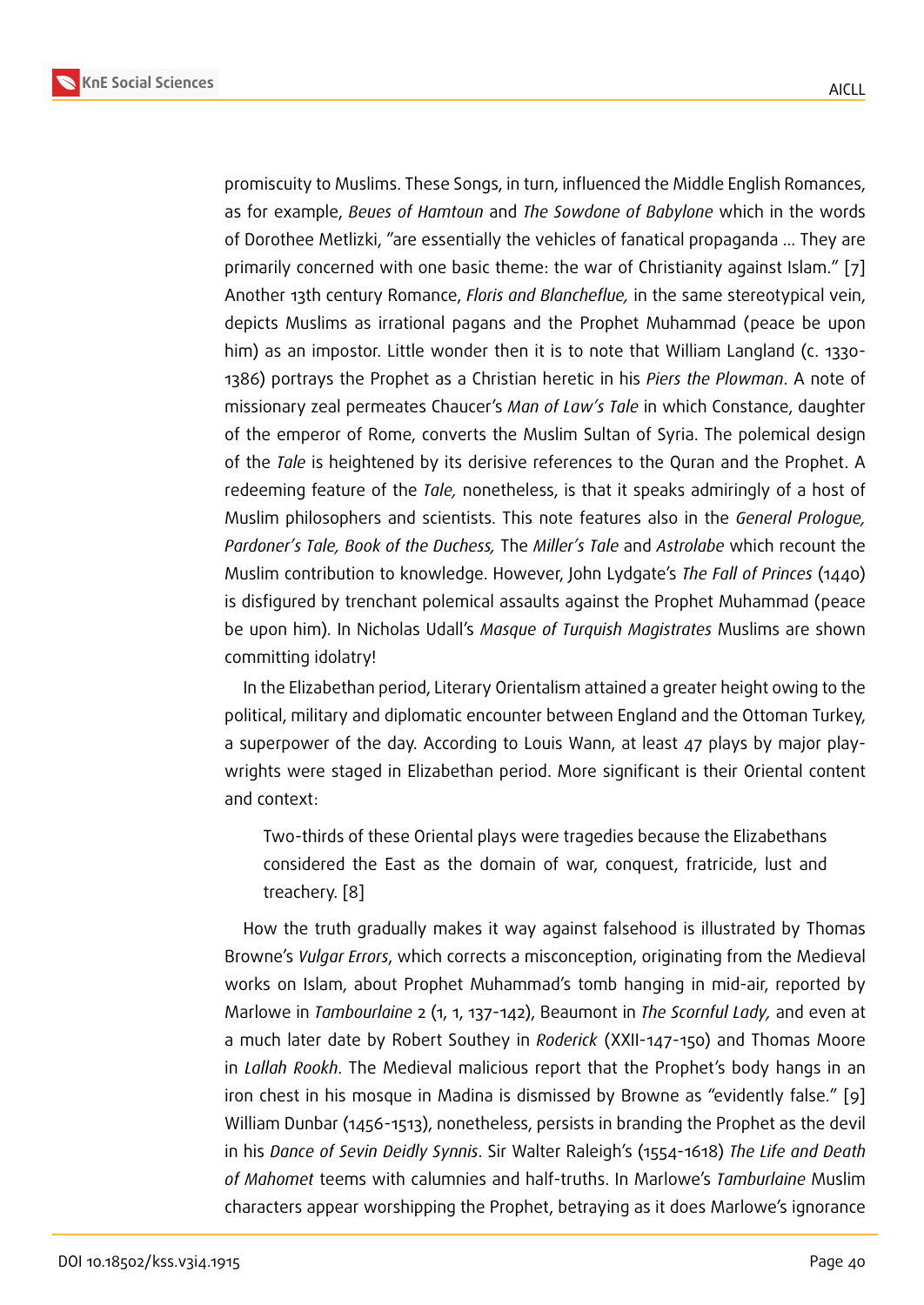**KnE Social Sciences**



of the Islamic creed of monotheism. Furthermore, the Prophet is linked throughout the play with violence, bloodshed and deceit. In a polemical vein, Muslim characters are shown recanting their Islamic faith on noting the Prophet's imposture. Marlowe holds the unenviable distinction of making a case for the burning of the Quran *(Tamburlaine* II, 5, i, 172-175). He presses home the Prophet's imposture through Tamburlaine's repeated disavowal and contemptuous rejection of Islam and the Prophet. Shakespeare's plays contain 26 references to Islam and Muslims, though mostly cursory ones. Shakespeare, nonetheless, re-echoes the centuries-old European/Christian misperception about Prophet Muhammad (peace be upon him) as an idol or a false god in *Henry* IV, Part I (II, iii, 94-95) and *King Lear* (III, iv, 148). In *Romeo and Juliet*, he goes a step further in scoffing at him for being a "wretched puling fool/ A whining mammet." The Prophet Muhammad (peace be upon him) is paraded as the object of Muslims' worship in the following Elizabethan plays: Marlowe's *Tamburlaine*, Fletcher's and Massinger's *The King of Malta,* Fulke Greville's *A Treatise of Monarchy,* Robert Greene's *Alphonsus, King of Arragon*, Robert Daborne's *A Christian Turn'd Turk and* John Mason's *The Turk.* So doing these plays replicate the earlier Romances, namely. *The Sowdone of Babylon, The Romance of Guy Warwick, Roland and Vernagu, The Taill of Rauf Coilyear, The Siege of Malayne* and *Sir Ferumbras* which show Muslims praying to their god, Prophet Muhammad (peace be upon him). Shakespeare's only direct reference to the Prophet is equally regrettable: in *Henry VI*, he is presented as an impostor who had trained a dove to eat grain from his ear in order to befool people and to leave the impression of receiving inspiration from the Holy Ghost. Negative images about Islam/Muslims mark the Elizabethan Turk plays, namely Robert Greene's *Alphonsus,* Robert Daborne's *A Christian Turn'd Turk,* and Fulke Greville's *Mustapha*. In his unfinished mock-epic poem, "Metempsychosis or the Progress of the Soul" John Donne (1572-1631) paints a "base, satirical version of the transmission of Prophet Muhammad's light". Likewise, Andrew Marvell (1621-1678) mocks the Prophet Muhammad's "fabrication of divinity" in his "The First Anniversary of the Government (1654)".

John Dryden's *Don Sebastian* represents a close thematic affinity with Massinger's *Renegado*, as he contrasts Christianity with Islam, glaringly in the former's favour. Same holds true for his other play, *Almanzor and Almahdie*. Alexandar Pope denounce Islamic law and the practice of fratrcide in the Muslim lands in *The Dunciad* (III, 89-90). In Samuel Butter's *Hudibras*, Mahomet's kin appear in dark colours (I, 251-252). William Congreve satirizes Islam's "heathenish rules", particularly the prohibition of wine. His other targets of attack are the sensual Muslim Paradise, the supposed Islamic belief about the absence of soul in woman and Prophet Muhammad's for being "a professed opposer of gaiety." (*Letter* CXI). The Oriental material in Samuel Johnson's corpus is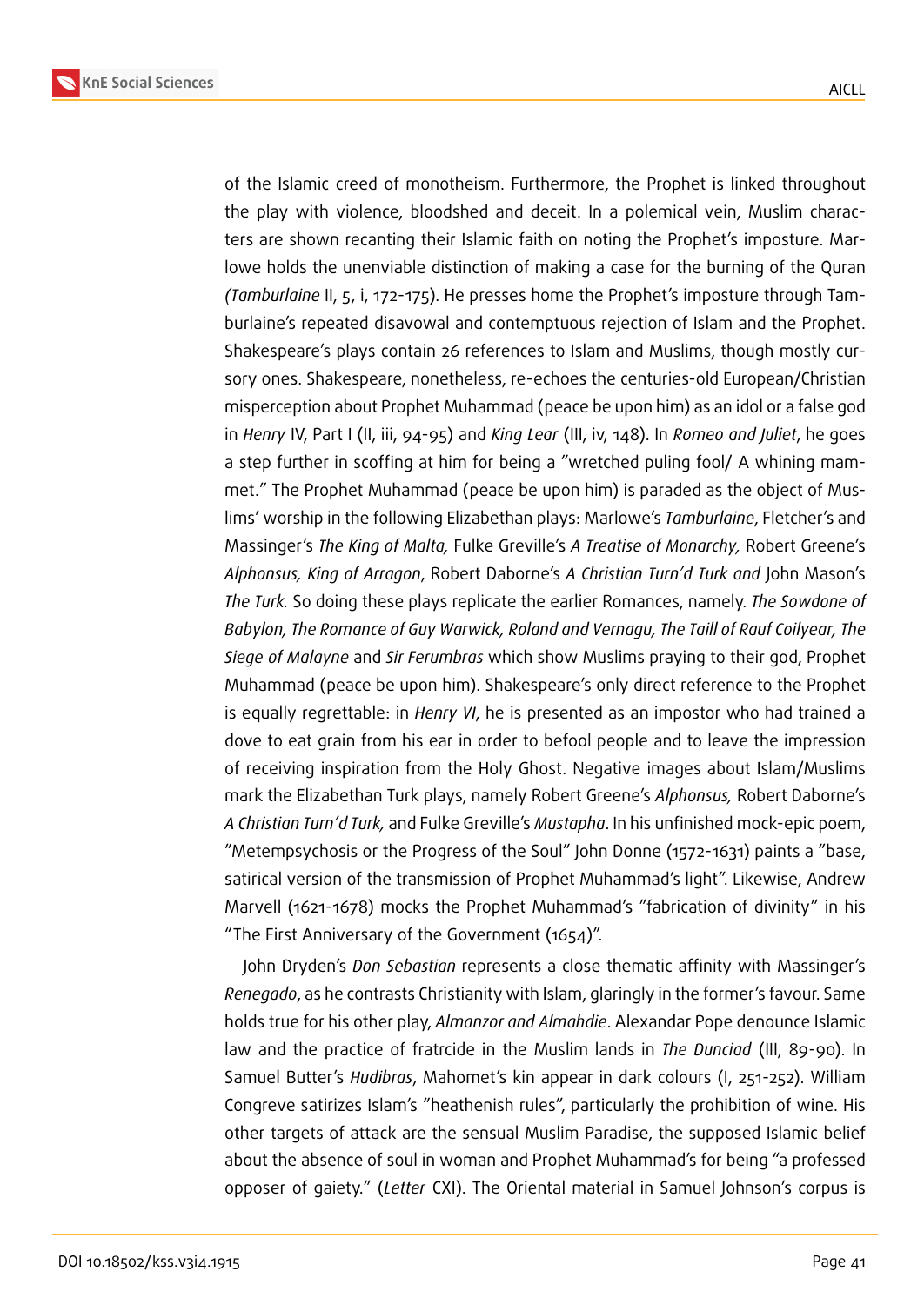considerable, especially his Oriental Tales which had gained currency in Europe consequent upon the publication and tremendous popularity of the translation of the *Arabian Nights.* His *Irene* and *Rasselas,* having the Oriental setting, though nominal Oriental content, are more concerned about philosophical issues. At least, these do not misrepresent Islam and Muslims. William Cowper (1731-1800) derides Prophet Muhammad (peace be upon him) in his "Love of the World Reproved" (1782) for having forbidden pork.

Oriental Tales published in the wake of the *Arabian Nights* represent a fascinating facet of Literary Orientalism. Martha P. Conant and Ros Ballaster have categorized these tales as imaginative, moralistic, philosophical and satirical, employing the Oriental "informant voice" "reverse ethnography" and "intellectual engagement" with other cultures. [10]

Another landmark of pre-Romantic Literary Orientalism is William Beckford's *Vathek* (1786). Notwithstanding the genuine Oriental setting of and abundant Islamic material in *Vathek*, its th[em](#page-7-7)es are unmistakably Western — the story of Faust lies at its core.

Works of all major Romantic writers stand out for the engagement in varying degrees with the Orient. Coleridge's *Lewti* and *Kubla Khan* employ images which bring to mind their possible Oriental sources. Sir Walter Scot's Orientalism as reflected in his *Vision of Don Roderick* (1811) and *The Talisman* (1825) resurrects some of the Medieval misconceptions of Islam. As Scott dwells in these works on the Muslim conquest of Spain and Crusades respectively, the polemical note comes to the fore.

Among the Romantics, Robert Southey (1774-1843) has written most about the Orient. His *Thalaba the Destroyer,* The Curse *of Kehama, Roderick, the Last of the Goths, Chronicle of the Cid* and his unfinished poem, "Muhammad" are implicated in imperial and missionary ideology. Some allusions to Islam and Muslims feature in Wordsworth's *The Prelude*, Ecclesiastical Sonnets, particularly Sonnet 34 and "The Armenian Lady's Love." The dream of the Arab in *The Prelude* (V, 86-102) makes a positive reference to the Arab scholarly tradition and its contribution to the body of knowledge. "The Armenian Lady's Love" nonetheless reiterates the Medieval hostility and revulsion towards Islam. Shelley's Orientalism, as reflected in his *Revolt of Islam Queen Mab, Alastor, Hellas* and *The Assassins*, represents the adherence to convention in depicting a negative view of Islam/ the Orient. It is a blatant instance, as in the case of Southey, of the endorsement of the Colonialism and Evangelism of the day. Leigh Hunt's "Mahmoud" and "Cambu Khan" describe with relish the Oriental luxury and gorgeousness. His other poems with distinct Oriental elements are: "Abou Ben Adham," "Jaffar", "The Bitter Gourd", "Abraham and the Fire Worshipper" and "Trumpets of Doolkarnein". Landor's *Count Julian* centred on the theme of Muslim conquest of Spain, contains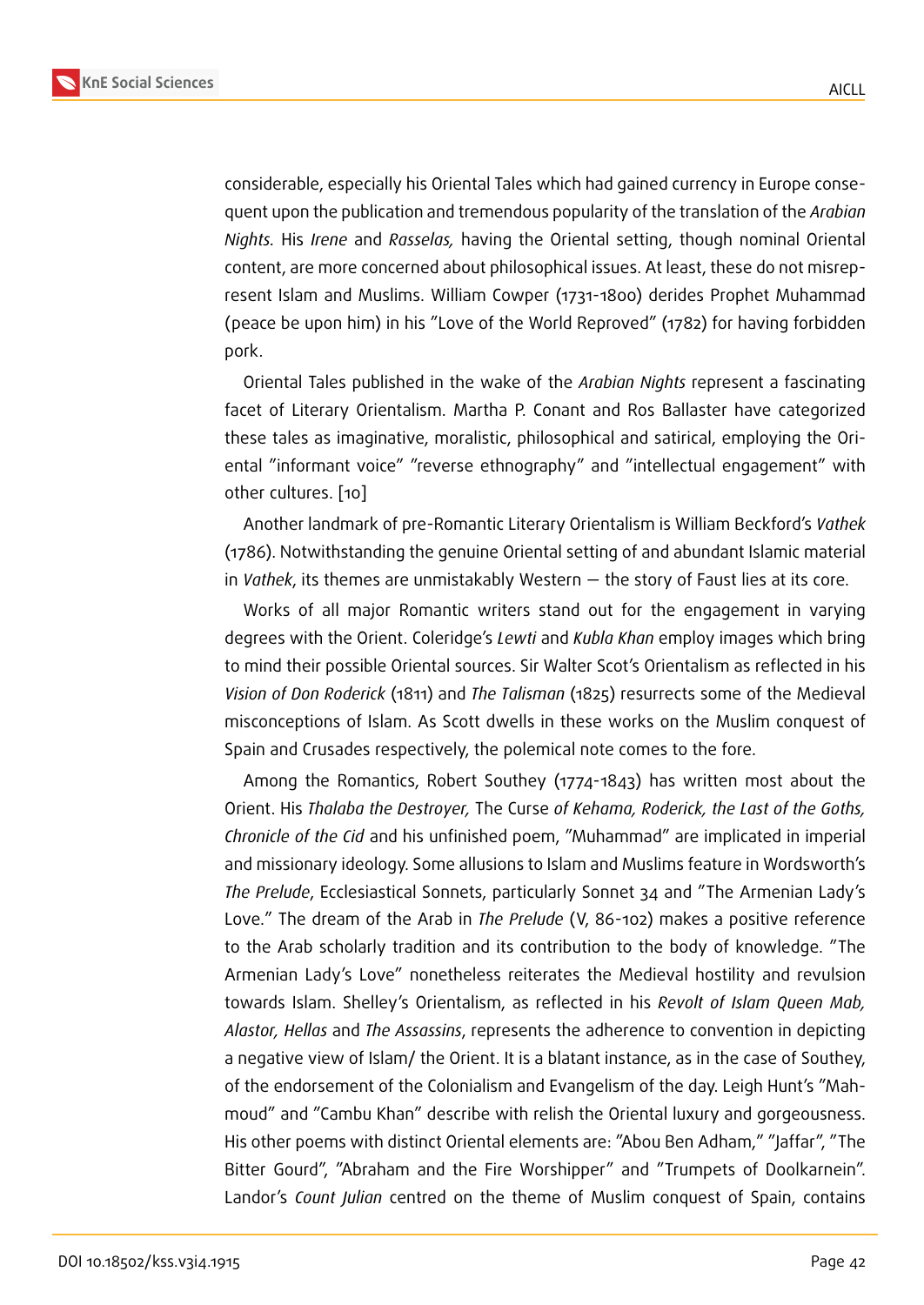several negative observations about Islam and Muslims. Some of Keats' poems testify to his familiarity with the *Arabian Nights.*

As the British political and military power in the Muslim land was consolidated by early 19th century, the Romantic poetry dealing with the Orient assumed an unmistakable political colour. For a negative perception of the Muslim world, especially its false faith, decayed institutions, despotic political rule and decadent social order, underscored an urgent need for a drastic remedial or reform action on the part of the British, which was deemed as God's will or a moral duty. This intensified support for the civilizing mission and Evangelical work which would ensure reform and enlightenment in the Oriental/Muslim lands. This trend appears at its sharpest in the products of what Marilyn Butler brands as "a school of new powerful politicized poetry." [11] Some of the works illustrative of this are Southey's long narrative poems, *Thalaba,* and *The Curse of Kehama,* Mary Shelley's novel, *The Last Man,* Shelley's *Revolt of Islam*, *Promethus Unbound* and *Hellas*, Thomas Moore's *Lalla Rookh* and Byron's "Turkish Ta[les](#page-7-8)", namely "The Giaour," "The Bride of Abydos," The Siege of Corinth" and "The Corsair," and his play *Sardanaplus.* Most of these works depict revolutions, thoroughly mostly failed ones, aiming at the overthrow of some despotic Oriental ruler. The Evangelical campaign by the Clapham sect urged for Parliament's approval of their conversion mission in India. The Indian society, it argued, reeling under oppressive and cruel Hinduism was "a classical instance of unreformed despotism." [12] Eventually the Evangelists won their case in that Parliament amended the East India Act in 1813, permitting proselytisation. Southey and Shelley appear to have joined the call for the civilizing mission or indirectly the imperialism project. Byron's "Turkis[h T](#page-7-9)ales", however, seem to question the validity of the assumptions underlying this project.

To sum up, the distinguishing features of Literary Orientalism in the Romantic period are: a significant advance in both the range and quality of attention to and use of Oriental material; less concern with theological issues in terms of dismissing Islam as a heresy; creative and imaginative articulation of things Oriental and writers appear on firm grounds in engaging with the Oriental world.

Literary Orientalism flourished also in the Victorian period, particularly in the works of Tennyson, Browning and Arnold. A keen interest in the Orient features in such  $20^{th}$ century writers as Yeats, Eliot, Joyce, Kipling, Forster, and Doris Lessing (1919-2013). Constraints of space, however, stop me from delving into the fascinating aspects of the post-Romantic Literary Orientalism.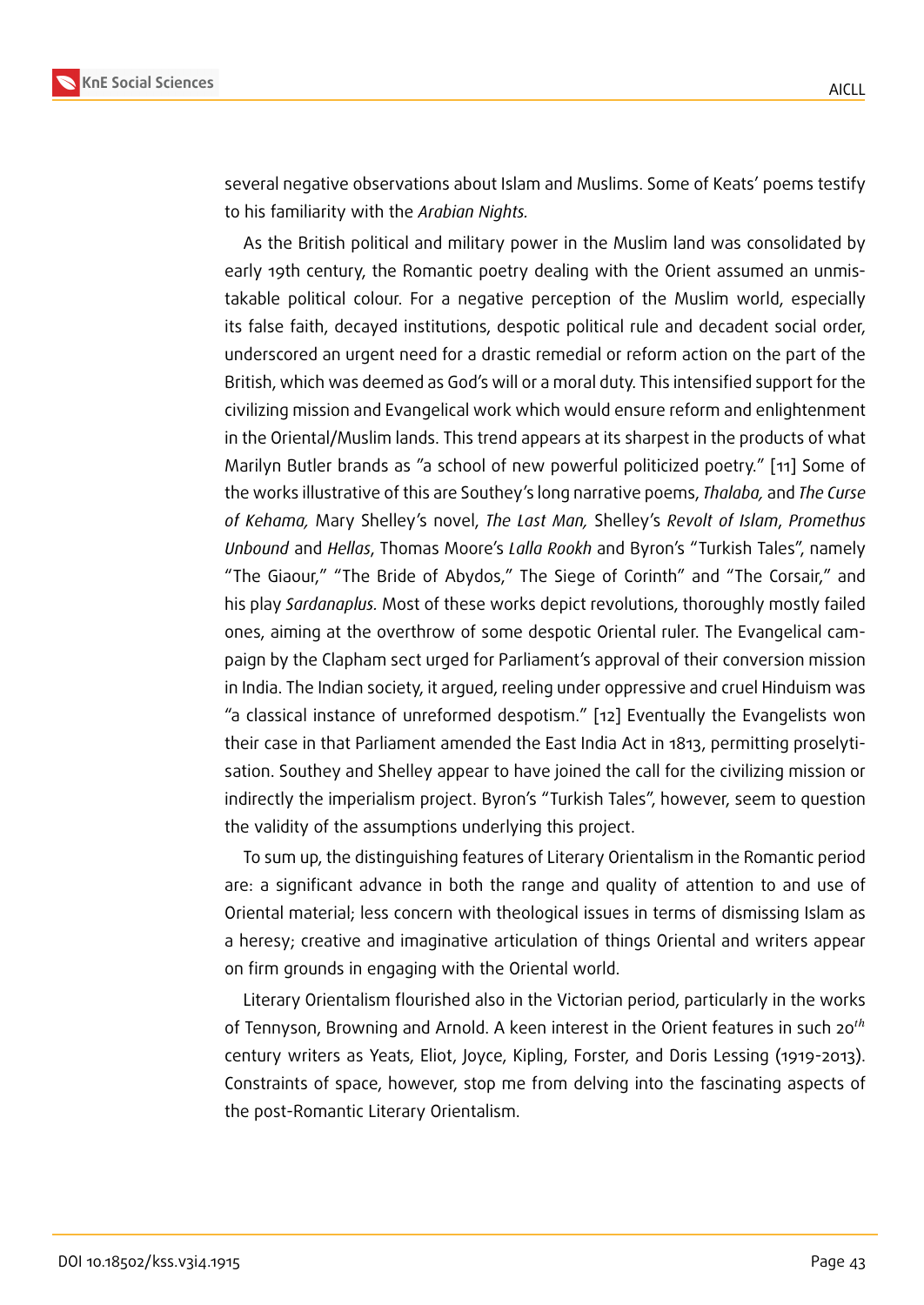

### **References**

- <span id="page-7-0"></span>[1] Daniel, Norman, *Islam and the West: Making of An Image*. Edinburgh, 1991, p.22
- <span id="page-7-1"></span>[2] Dimmock, Mathew, *Mythologies of Prophet Muhammad in Early Modern English Culture*. Cambridge, 2013.
- <span id="page-7-2"></span>[3] Chejne, Anwar, "The Role of Al-Andalus in the Movement of Ideas between Islam and the West", in *Islam and the Medieval West*. Ed. Khalil L. Semaan. Albany, NT, 1980, pp. 114-115.
- [4] Lulua, Abdul Wahid, "Andalusian and English Lyrical Poetry: Probable Influence through the Troubadours" in *English and Islam: Creative Encounters 96*. Ed. Jalal Uddin Khan and Adraian E. Hare. Kuala Lumpur, 1998, p.4.
- <span id="page-7-3"></span>[5] Ibid., p. 12
- [6] Daniel, Norman, *Heroes and Saracens: A Reinterpretation of the Chanson de Geste.* Edinburgh, 1984, p.4.
- <span id="page-7-4"></span>[7] Mettitzki, Dorothee, *The Matter of Araby in Medieval England*. New Haven, CT, 1977 p. 160.
- <span id="page-7-5"></span>[8] Oueijan, Naji. B, *The Progress of An Image: The East in English Literature*. New York, 1996, p. 15
- <span id="page-7-6"></span>[9] *Sir Thomas Browne's Psuedodxia Epidemica.* Ed. Robbin Robbins. Oxford, 1, 3.
- <span id="page-7-7"></span>[10] For the analysis of Oriental Tales see
	- Maratha, P. Conant, *The Oriental Tale in England in the Eighteenth Century.* New York, 1908.
	- Ballaster, Ros, *Fables of the East: Selected Tales*. Oxford, 2005.
- <span id="page-7-8"></span>[11] Butler, Marliyn, "Byron and the Empire in the East", in Andrew Rutherford (Ed.), *Byron:* Augustan *and Romantic*. London, 1990, p. 68
- <span id="page-7-9"></span>[12] Ibid., p.71

### **Recommended Reading**

Akbari, Suzanne Conklin, *Idols in the East: European Representations of Islam and the Orient, 1100-1450,* Cornell University Press, 2009.

Andrea, Bernadette Diane, *Women and Islam in Early Modern English Literature, Cambridge,* Cambridge University Press, 2007.

Barbour, Richmond, *Before Orientalism: London's Theatre of the East, 1576-1626,* Cambridge University Press, 2003.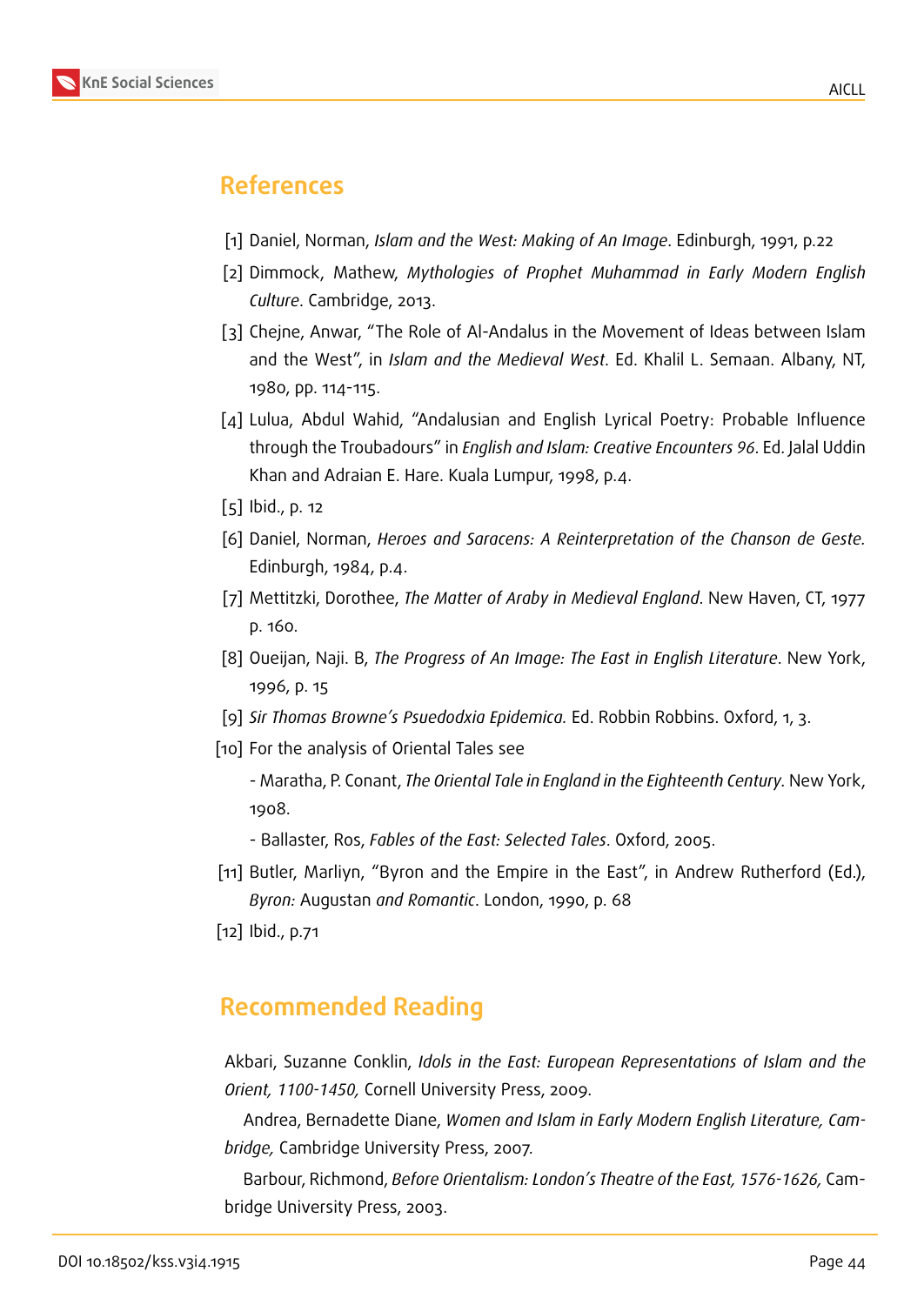

AICLL

Blanks, David, *Images of Other: Muslims and Europe before 1700,* Cairo, American University in Cairo Press, 1997.

Blanks, David R. and Frassetto, Michael (Eds.), *Western Views of Islam in Medieval and Early Modern Europe: Perception of Others,* New York, St. Martin's Press, 1999.

Chew, Samuel C., *The Crescent and the Rose: Islam and England during, the Renaisance,* New York, Oxford University Press, 1937.

Da'mi-Al, Muhammed A., *Arabian Mirrors and Western Soothsayers: Nineteenth-Century Literary Approaches to Arab-Islamic History,* New York, Peter Lang, 2002.

Daniel, Norman, *Islam and the West: The Making of an Image,* Edinburgh, Edinburgh University Press, 1962.

Franklin, Michael J. (Ed.), *Romantic Representations of British India,* London, Routledge; 2006.

Haddad, Emily A., *Orientalist Poetics: the Islamic Middle East in Nineteenth-century English and French Poetry,* Aldershot, Ashgate, 2002.

Hasan, Masoodul, *Sufism and English Literature – Chaucer to the Present Age: Echoes and Image,* New Delhi, Adam Publishers, 2007.

Hourani, Albert, *Islam in European Thought, Cambridge, Cambridge University Press,* 1991.

Kabbani, Rana, *Europe's Myths of Orient,* Bloomington, 1986.

Kahf, Mohja, *Western Representations of the Muslim Woman: From Termagant to Odalisque,* Austin, University of Texas Press, 1999.

Kedar, Benjamin, *Crusade and Mission: European Approaches towards the Muslims,* Princeton, Princeton University Press, 1984.

Khan, Jalal Uddin and Hare, Adrian E. (Eds.) *English and Islam: Creative Encounters 96,* Kuala Lumpur, International Islamic University, 1996.

Kidwai, A.R., *Orientalism in Lord Byron's 'Turkish Tales',* Lewiston, Mellen University Press, 1995.

Lewis, Reina, *Rethinking Orientalism: Women, Travel, and the Ottoman Harem,* New Brunswick, NJ, Rutgers University Press, 2004.

Malak, Amin, *Muslim Narratives and the Discourse of English,* Albany, State University of New York Press, 2005.

Matar, Nabil, *Turks, Moors, and Englishmen in the Age of Discovery,* New York, Columbia University Press, 1999.

Matar, Nabil, *Islam in Britain, 1558-1685,* Cambridge, Cambridge University Press, 1998.